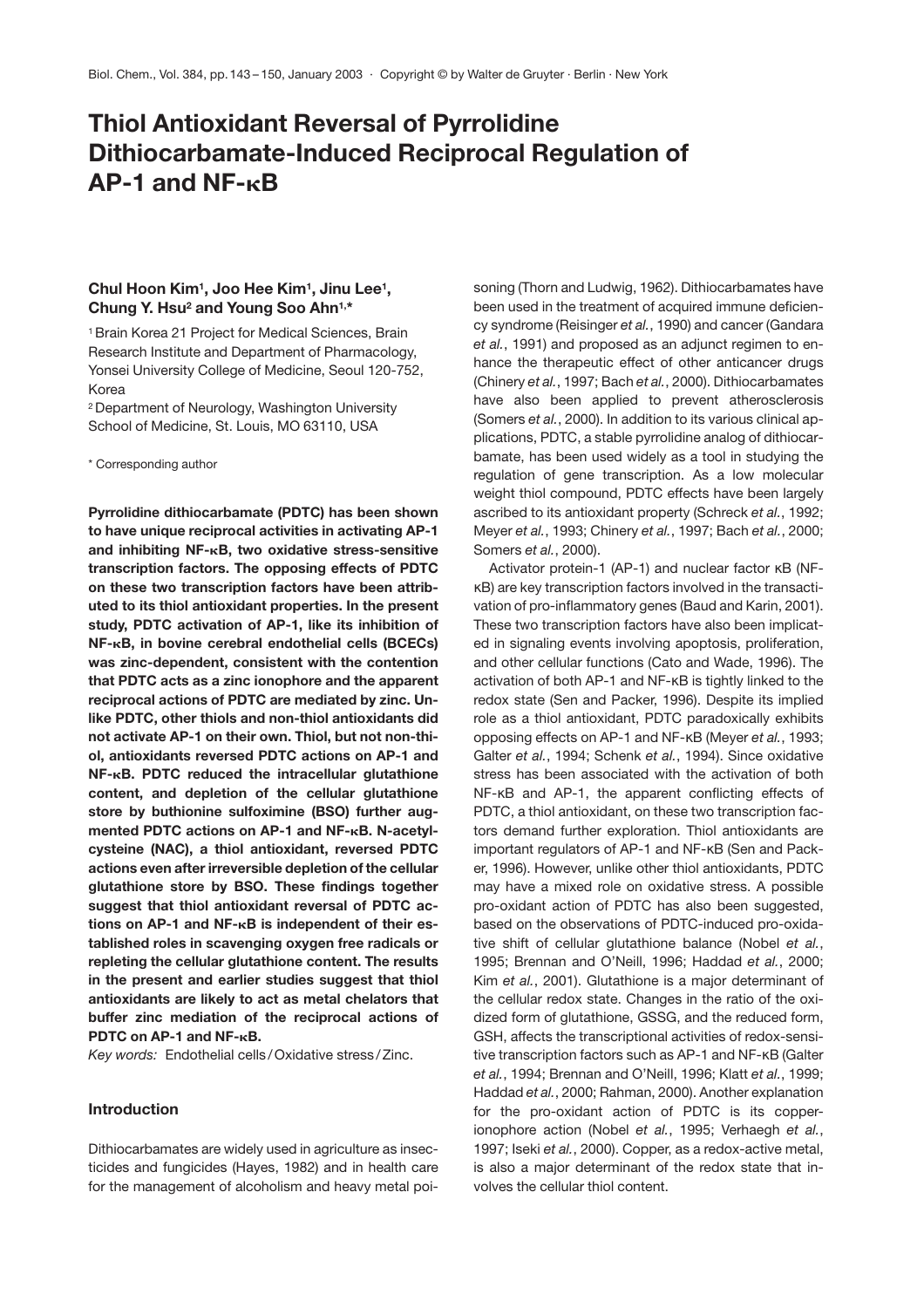The present study was undertaken to explore the differential role of PDTC *versus* other thiols antioxidants in an attempt to delineate the mechanism of the reciprocal actions of PDTC on AP-1 and NF-κB. In our previous studies, NF-κB inhibition by PDTC could be attributed to its zinc, but not copper, ionophore action (Kim *et al.*, 1999a,c); therfore, PDTC effects on AP-1 may be mediated by zinc. We also explore how thiol antioxidants may interact with zinc in the reversal of PDTC actions on AP-1 and NF-κB.

#### **Results**

## **Effects of Thiol and Non-Thiol Antioxidants on AP-1 and NF-**-**B Activities**

PDTC increased the activity of AP-1 in BCECs in a timedependent manner for up to 12 h, peaking at 6 h (Figure 1A). The specificity of this assay was confirmed by the ability of antibodies against c-Jun and c-Fos, the AP-1 subunits, to block AP-1 binding activity (Figure 1B). Since either anti-c-Jun or anti-c-Fos antibody could blocked AP-1 binding, AP-1 formed in BCECs in response to PDTC treatment is likely to be dominated by heterodimers consisting of both Fos and Jun family proteins. Nonspecific antibodies that do not react with AP-1 subunits could not abolish the signal. AP-1 binding was also blocked with a 100-fold excess of the unlabeled oligonucleotide, but not by the same amount of a mutant oligonucleotide (CA→TG substitution in the AP-1 binding motif; data not shown). Ca-EDTA, but not Zn-EDTA, completely blocked the effect of PDTC on AP-1 activation, suggesting that zinc is involved in PDTC-induced AP-1 activation (Figure 1C). The differential effects of Ca-EDTA and Zn-EDTA shown here are similar to those on PDTCinduced NF-κB inhibition (Kim *et al.*, 1999a). Thiol antioxidants and non-thiol antioxidants were compared with PDTC for their effects on AP-1 activity in BCECs (Figure 2A). No activation of AP-1 was noted in cells treated with either a thiol or non-thiol antioxidant alone (Figure 2A). This finding suggests that PDTC action is different from other antioxidants. We have previously shown that NAC and dihydrolipoic acid reverse the inhibitory effects of PDTC on NF-κB activity in a dose-dependent manner (Kim *et al*, 1999a). Thiols such as NAC and L-cys-





(A) BCECs were treated with PDTC (50 µM) for the indicated time periods. Control (Con) represents basal AP-1 activity of BCECs grown in DMEM containing 10% FBS. (B) Nuclear extracts were incubated with anti-c-Jun or anti-c-Fos IgG for 30 min before radio-labeled AP-1 consensus oligonucleotide was added to the binding tube. (C) Ca-EDTA or Zn-EDTA was added with PDTC to BCECs grown in DMEM containing 10% FBS.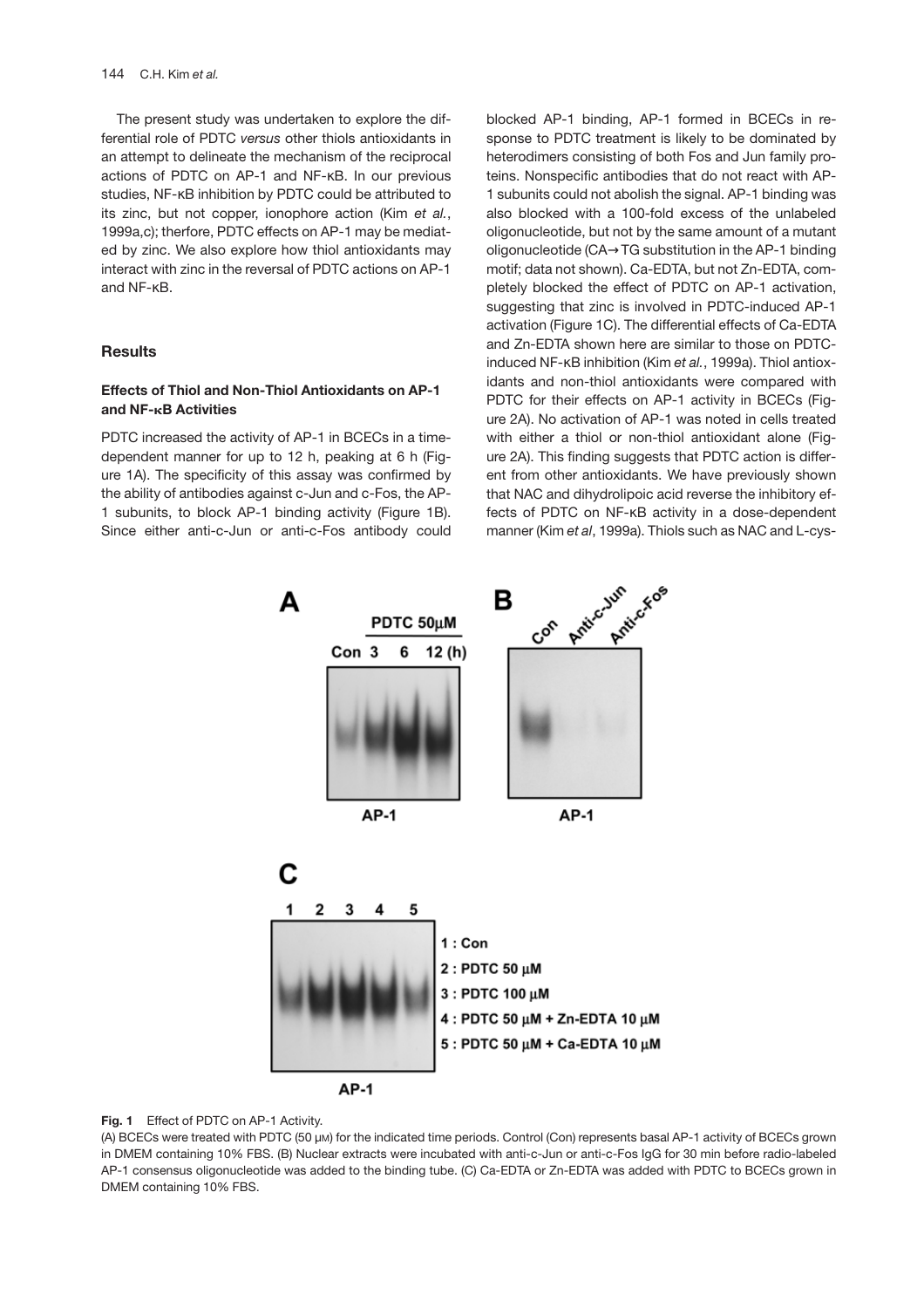

**Fig. 2** Effects of Thiols and Non-Thiol Antioxidants on AP-1 and NF-κB Binding Activities in the Absence or Presence of PDTC. (A) Antioxidant effects in the absence of PDTC. BCECs were treated with thiols, NAC (1 mM), GSH (1 mM) or L-cysteine ('L-cys', 1 mM) (left panel) or non-thiol antioxidant, trolox (1 mm), BHA (1 mm) or ascorbic acid ('A. acid', 1 mm) (right panel) for 4 h before EMSA for AP-1 was performed. PDTC was not added to antioxidants treatment in these experiments. A parallel experiment with PDTC alone was performed for comparison (lane 2 of each panel). (B) Antioxidant effects in the presence of PDTC. BCECs were treated with thiols, NAC (1 mM), L-cysteine ('L-cys', 1 mM) or D-cysteine ('D-cys', 1 mM) (left panel) for 4 h or the non-thiol antioxidants trolox (1 mM), BHA (1 mM) or ascorbic acid ('A. acid', 1 mM) (right panel) before EMSA for AP-1 was conducted. PDTC (50 µM) was added with the antioxidants in these experiments. (C) BCECs were treated with thioredoxin (THX; 10 µg/ml), GSH (1 mM), L-cys (1 mM) or D-cys (1 mM) plus PDTC (50 µM) for the investigation of change of NF-κB activity. In all cases, BCECs were treated with the agent(s) for 4 h.

teine prevented the activation of AP-1 by PDTC in the present study (Figure 2B, left), suggesting that this thiolreversible event applies to AP-1 as well as NF-κB. NAC may exert dual actions: serving as an oxygen free radical scavenger or an exogenous source of glutathione. L-cysteine is the rate-limiting substrate for the synthesis of glutathione. However, extracellular D-cysteine that cannot replenish intracellular glutathione store also reversed PDTC effects on AP-1 (Figure 2B, left). For PDTC-induced NF-κB inhibition, thiols that do not increase the intracellular glutathione content, such as thioredoxin and D-cysteine, were also capable of reversing PDTC action on NF-κB activation (Figure 2C). Thus, it is unlikely that the effect of NAC on PDTC actions on AP-1 and NF-κB is related to an increase in the cellular glutathione content. To further explore whether a free radical generating activity of PDTC is involved in its reciprocal actions on AP-1

and NF-κB, non-thiol antioxidants were also tested. Trolox, ascorbic acid and butylated hydroxyanisole (BHA) failed to reverse PDTC activation of AP-1 in BCECs (Figure 2B, right). Similar results on the inability of non-thiol antioxidants to reverse PDTC inhibition of NF-κB have been obtained earlier (Kim *et al*, 1999a). The finding that non-thiol antioxidants could not reverse the PDTC actions on AP-1 and NF-κB activities excludes the possibility that free radicals are involved in the reciprocal regulation of AP-1 and NF-κB by PDTC.

## **Effect of PDTC on Cellular GSH Content**

PDTC may serve as a pro-oxidant because of its reduction of the cellular GSH content (Nobel *et al.*, 1995; Burkitt *et al.*, 1998). Therefore, the cellular content of the reduced form of glutathione (GSH) was measured after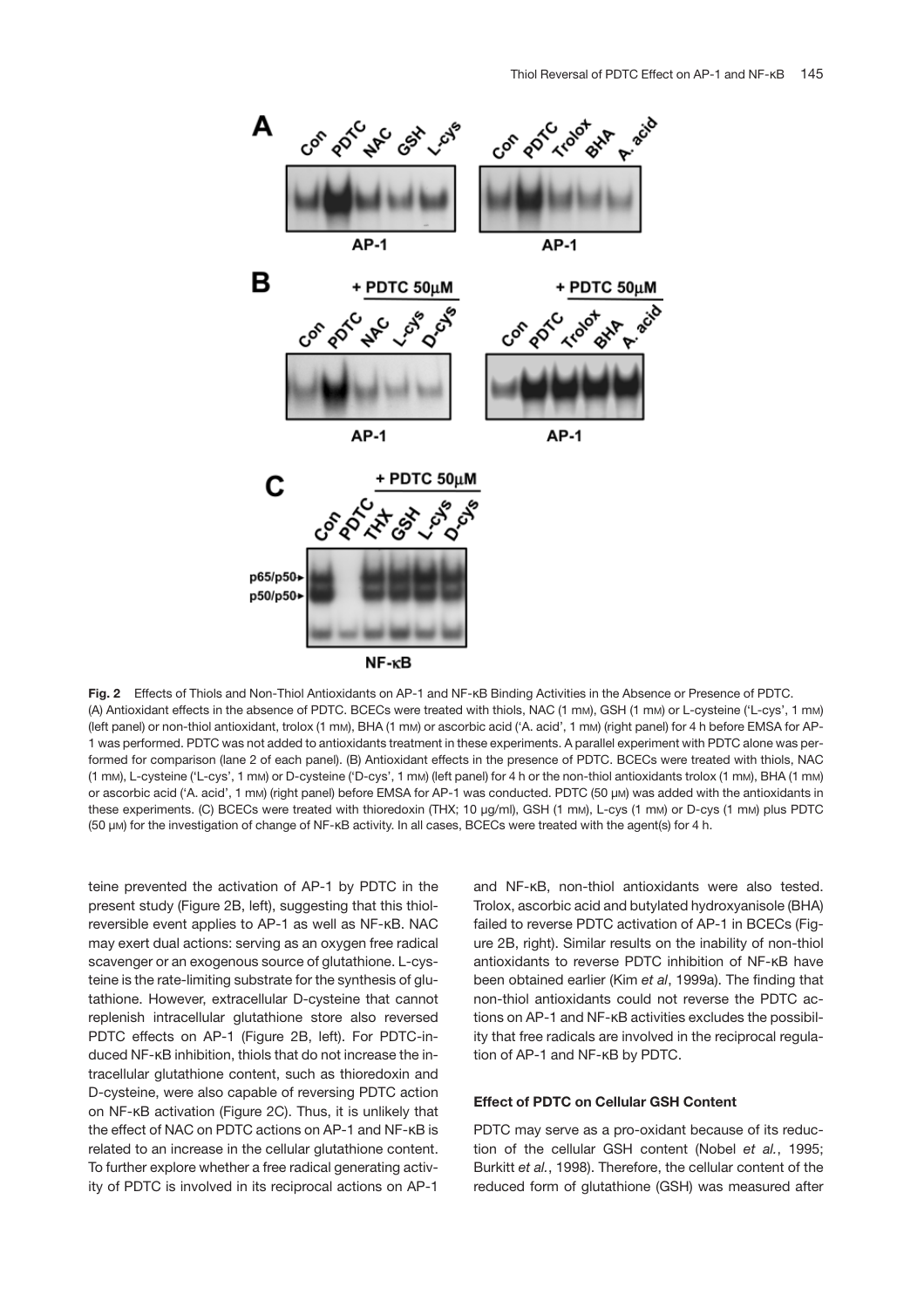PDTC treatment using the glutathione S-transferase (GST)-based glutathione assay (Arttamangkul, 1999). PDTC reduced the GSH level in a concentration-depend-



**Fig. 3** Effect of PDTC on GSH Content.

BCECs were treated with PDTC at indicated concentrations for 4 h. Intensities of bands corresponding to GSH were quantified by densitometry and are presented as percentages of control value. Value of each bar represents the mean  $\pm$  SEM of GSH contents obtained from 4 independent experiments. The control (Con) represents the GSH content of parallel BCEC plates without PDTC treatment.

ent fashion (Figure 3). NAC restored or even increased the GSH content in the presence of PDTC (Figure 4A). Other thiols including GSH, L-cysteine and D-cysteine also reversed the reduction of GSH by PDTC (Figure 4B). However, non-thiol antioxidants including trolox, BHA, ascorbic acid and catechin failed to reverse PDTC reduction of the cellular GSH content (Figure 4C), suggesting that GSH depletion was unlikely due to its consumption in free radical scavenging. Twenty um of EDTA, which effectively reversed PDTC inhibition of NF-κB in a previous study (Kim *et al*, 1999a), completely prevented the decrease of GSH levels caused by PDTC (Figure 4B; first line from the right). This observation suggests that zinc influx caused by PDTC treatment is likely involved in the reduction of the intracellular GSH content.

# **Effect of Glutathione-Depleting Agent on the Modulation of AP-1 and NF-**-**B Activities**

We also explored the PDTC effects in the regulation of AP-1 and NF-κB activities upon glutathione depletion to further investigate whether the cellular glutathione content is a determinant of PDTC actions. To deplete the cellular glutathione store, BCECs were treated with buthionine sulfoximine (BSO), an irreversible inhibitor of γ-glutamylcysteine synthase. Near complete depletion of the cellular glutathione pool was achieved as early as 10 h after BSO treatment (Figure 5A). The binding activity of AP-1 (Figure 5B, upper panel) or NF-κB (middle panel) was not altered by BSO at a concentration (1 mm) that completely depleted GSH (Figure 5B, lower panel).



**Fig. 4** Effects of Thiol and Non-Thiol Antioxidants on PDTC Reduction of GSH Content.

(A) BCECs were treated with PDTC (50 µM) with or without NAC (500 or 1000 µM). The value of each bar represents the mean ± SEM of GSH contents obtained from four independent experiments. The control (Con) represents the GSH content of parallel BCEC plates without PDTC treatment. (B) BCECs were treated with PDTC (50 µM) with and without GSH (1 mM), L-cysteine ('L-cys', 1 mM), D-cysteine ('D-cys', 1 mM) and EDTA (20 µM). (C) BCECs were treated PDTC (50 µM) with or without trolox (1 mM), BHA (1 mM), ascorbic acid (1 mM) or catechin (1 mM). In all cases, GSH content was determined 4 h after treatment.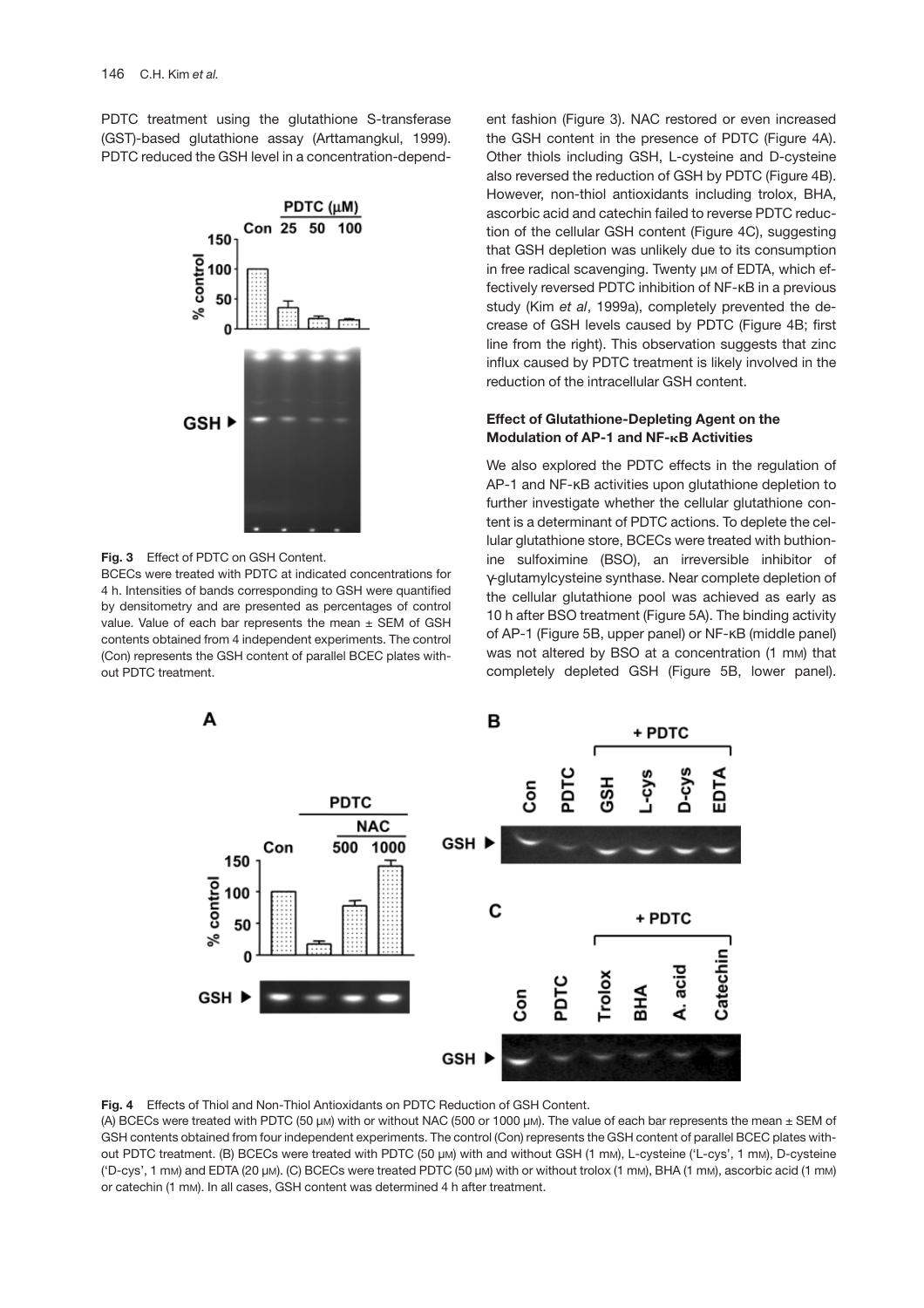

**Fig. 5** Effects of Glutathione Depletion on PDTC and Thiol Modulation of AP-1 and NF-κB Activities. (A) BSO (1 mM) was added for 10 h and 20 h. The control (Con) represents the GSH content of parallel BCEC plates without BSO. (B) After 20 h preincubation in BSO (1 mM), PDTC (25 µM) or NAC (1 mM) were added separately or in combination. Changes in AP-1 activity (upper panel), NF-κB activity (middle panel) and GSH content (lower panel) were measured at 4 h after treatment with PDTC or NAC.

PDTC, at a concentration of 25 µm, partially activated AP-1 (Figure 5B, upper panel) and suppressed NF-κB (Figure 5B, middle panel) activity. AP-1 activation was greatly enhanced and NF-κB activity completed abolished at the same concentration of PDTC (25 µM) where GSH was depleted by BSO treatment (Figure 5B, lower panel). These combined effects of BSO and PDTC on AP-1 (Figure 5B, upper panel) and NF-κB (Figure 5B, middle panel) could be fully reversed by NAC. Consistent with the known effect of BSO to irreversibly inhibit γ-glutamylcysteine synthase, addition of thiol antioxidants such as NAC after 20 h treatment of BSO could not restore the cellular GSH level (Figure 5B, lower panel). This confirms that reversal of PDTC action by NAC is not related to its well known role as a precursor for glutathione synthesis in a number of oxidative stress paradigms. The results presented here suggest that the thiol antioxidant, such as NAC, counteract PDTC actions in a manner which is independent of their expected roles in repleting the cellular glutathione content. An alternative mechanism of action for the thiol effect on PDTC remains to be identified.

#### **Effects of Zinc on AP-1 and NF-**-**B Activities and the GSH Content in BCECs**

We have previously shown that PDTC acts as a zinc ionophore (Kim *et al*, 1999b), and that its inhibitory effect on NF-κB activity is mediated by an increase in intracellular zinc levels (Kim *et al*, 1999a). In the present study, we also examined the effects of zinc itself on AP-1 and NFκB activity and the cellular GSH content. Similar to PDTC (Figure 2),  $ZnSO<sub>4</sub>$  increased AP-1 (Figure 6A, upper panel) and decreased NF-κB (Figure 6A, middle panel) activities.  $ZnSO<sub>4</sub>$  also decreased GSH content in a dose-dependent manner (Figure 6A, lower panel). NAC reversed  $ZnSO<sub>4</sub>$  effects on AP-1 and NF- $\kappa$ B activities and the GSH content (Figure 6B) while trolox did not (Figure 6C). These results suggest that differential effects of thiols and nonthiol antioxidants are related to their interaction with zinc ions that were mobilized by PDTC.

## **Discussion**

Both AP-1 and NF-κB are oxidative stress-sensitive transcription factors (Meyer *et al.*, 1993). The reciprocal action of PDTC in activating AP-1 and suppressing NF-κB activity is unique and raises the possibility that the mechanism of these PDTC actions may be related to its known pro-oxidant effects by acting as copper ionophore (Nobel *et al.*, 1995; Verhaegh *et al.*, 1997; Iseki *et al.*, 2000). However, in the present study we showed that thiol antioxidants inhibited the effect of PDTC on AP-1 and NF-κB, while non-thiol antioxidants were without effect. These findings make it unlikely that the reciprocal actions of PDTC on AP-1 and NF-κB can be ascribed to its pro-oxidant effect.

The cellular glutathione store is a major determinant of the redox state. Being sensitive to oxidative stress, it is not surprising to note that AP-1 and NF-κB activities are affected by the cellular glutathione levels (Staal *et al*, 1990; Galter *et al*, 1994; Mihm *et al*, 1995). Perturbation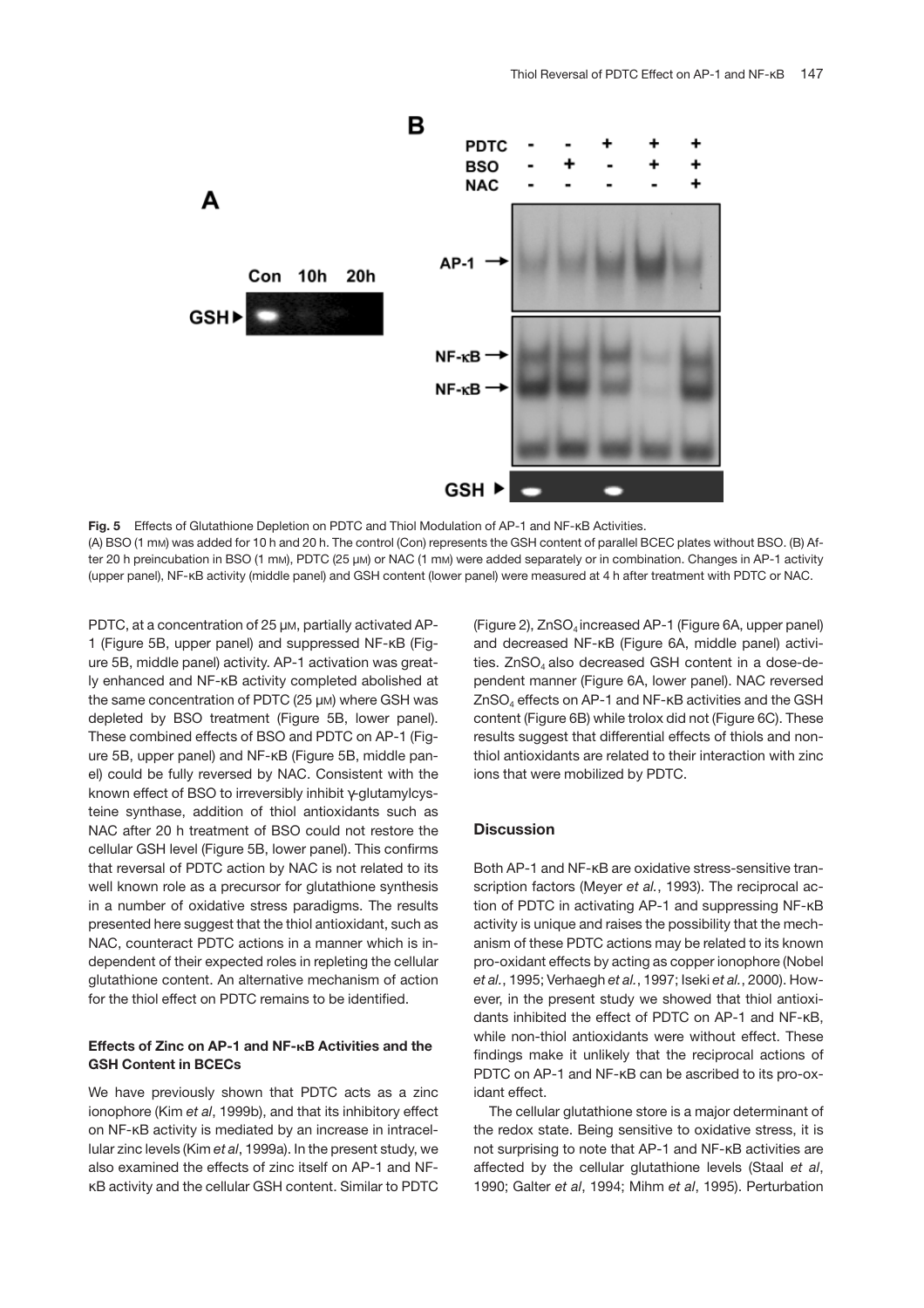

**Fig. 6** Effects of Zinc Ions on AP-1 and NF-κB Activities and GSH Content. (A) BCECs were treated with ZnSO<sub>4</sub> at the concentrations indicated. AP-1 activity (upper panel), NF-KB activity (middle panel) or GSH content (lower panel) was measured at 4 h after zinc treatment. (B)  $ZnSO_4$  (200 µM) was added with NAC (1 mM) for 4 h. (C)  $ZnSO_4$ (200 µM) was added with trolox (1 mM) for 4 h.

of cellular glutathione status has been shown to have profound effects on AP-1 (Klatt *et al.*, 1999; Rahman, 2000) and NF-κB activity (Galter *et al.*, 1994; Brennan and O'Neill, 1996; Haddad *et al.*, 2000). We, therefore, explored whether PDTC-induced reduction of the cellular GSH store could be the underlying mechanism of PDTC action in BCECs. PDTC decreased the GSH content in BCECs in a concentration-dependent manner. Since thiol antioxidants may replenish the GSH pool, it seemed that their reversal of the PDTC actions on AP-1 and NF-κB could be attributed to the repletion of the cellular glutathione store. This contention, however, is not supported by the results derived from experiments using BSO. The experiments were designed to test the effects of PDTC and thiol antioxidants in a glutathione-depleted state. Similar to the report by Sato *et al.* (1995), BSO pretreatment for 10 h or longer reduced GSH below detectable levels in BCECs. NAC, a precursor for glutathione synthesis, failed to restore the cellular GSH content in the presence of BSO, an irreversible inhibitor of γ-glutamylcysteine synthase. However, NAC was effective in reversing PDTC activation of AP-1 and inhibition of NF-κB. These findings suggest that restoring the cellular GSH content by thiol antioxidant is not required for the reversal of PDTC actions on AP-1 and NF-κB. This contention is supported by another set of data showing that extracellular thiols, whether they are glutathione precursors or not, are capable of reversing PDTC actions on AP-1 and NF-κB. However, a possible regulatory role of the cellular glutathione content on PDTC actions remains a possibility. Depletion of cellular glutathione store appears to enhance PDTC actions, re-

sulting in the activation of AP-1 and inhibition of NF-κB to a larger extent.

If the ability of thiol antioxidants to reverse PDTC effects on AP-1 and NF-κB is independent of their established roles in scavenging oxygen free radicals or repleting the cellular glutathione store, an alternative mechanism of action remains to be delineated. Results from the present and previous studies (Kim *et al.*, 1999a,b) raise the possibility that thiol antioxidants may act as zinc chelators. We have demonstrated here that zinc mediates the reciprocal action of PDTC on AP-1 and NF-κB. This contention is based on the following observations: (i) PDTC treatment enhances zinc influx into BCECs (Kim *et al.*, 1999b); (ii) activation of AP-1 and inhibition of NF-κB could be blocked by chelation of zinc with Ca<sup>2+</sup>-EDTA, but not Zn<sup>2+</sup>-EDTA; (iii) ZnSO<sub>4</sub> mimicked PDTC action in activating AP-1 and inhibiting NF-κB; (iv) ZnSO4 depleted the cellular GSH store in a manner that could be reversed by thiol, but not non-thiol antioxidants, and (v) thiol, but not non-thiol, antioxidants were capable of reversing zinc activation of AP-1 and inhibition of NF-κB.

Thiol antioxidants, such as NAC, may antagonize PDTC actions on AP-1 and NF-κB not by directly interacting with PDTC but by providing a buffering capacity to neutralize a rising intracellular zinc concentration. We have observed that overexpression of metallothionein, a major metal-binding protein in cells, decreased the susceptibility to PDTC activation of AP-1 and inhibition of NF-κB in HeLa cells (Kim *et al.*, unpublished data). Sulfhydryl groups of endogenous GSH and thiols have a high affinity for metal ions (Wang and Ballatori, 1998).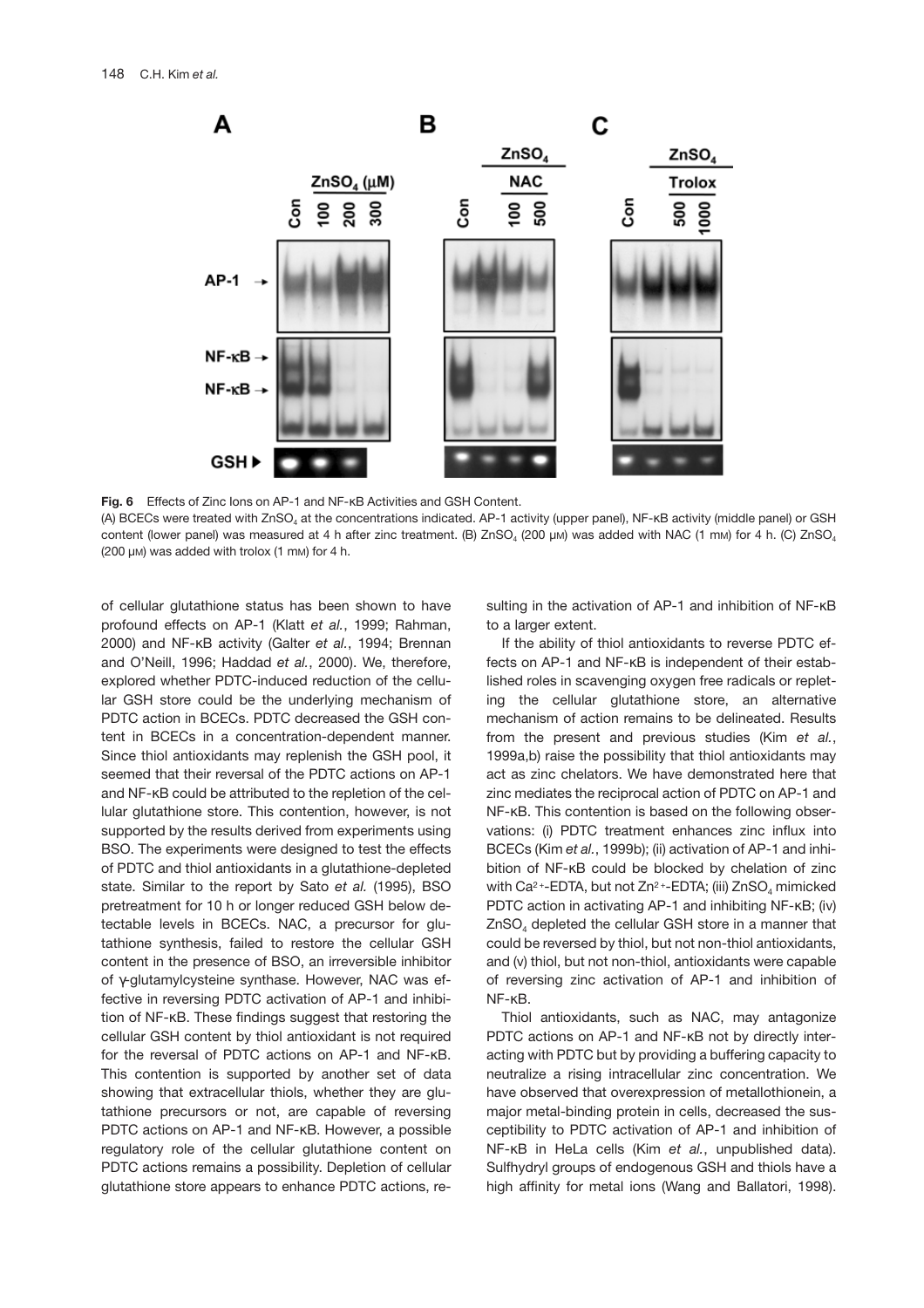In summary, results from the present and earlier studies (Kim *et al.*, 1999a;b) suggest a potential role for zinc in the regulation of transcription factors, such as AP-1 and NF-κB. PDTC activation of AP-1 and inhibition of NF-κB in BCECs can be attributed to its zinc ionophore action. The ability of thiols to counteract PDTC effects is likely related to their zinc-buffering action but not to scavenging free radicals or repleting the cellular glutathione store.

#### **Materials and Methods**

#### **Materials**

ing property.

The chemicals and supplies used in the present study were of the highest grade available with the sources indicated at the end of each list: pyrrolidine dithiocarbamate (PDTC), N-acetyl-Lcysteine (NAC), L-cysteine, D-cysteine, L-buthionine-(S,R)-sulfoximine (BSO), reduced glutathione (GSH), ascorbic acid, thioredoxin, butylated hydroxyanisole (BHA) and ethylenediaminetetraacetic acid (EDTA): Sigma, St. Louis, USA; Trolox: Aldrich Chemicals, Milwaukee, USA; (+)-catechin: Calbiochem, La Jolla, USA; double stranded oligonucleotides containing the NF-κB binding sequence and AP-1 binding sequence: Promega, Madison,USA; Poly(dIdC): Pharmacia, Uppsala, Sweden; 5- (pentafluorobenzoylamino) fluorescein (PFB-F): Molecular Probes, Eugene, USA; Cell culture products: Gibco-BRL Life Technologies, Rockville, USA.

#### **Cell Culture**

Bovine cerebral endothelial cells (BCECs) were prepared and characterized as previously described (Kim *et al*, 1999b). BCECs of passages 4 – 15, which were uniformly positive for factor VIII and vimentin (>95% endothelial cells) and exhibited the characteristic bradykinin receptors, were grown to 70 – 80% confluence in DMEM containing 10% FBS prior to use in experiments (Xu *et al.*, 1998).

#### **Electrophoretic Mobility Shift Assay (EMSA)**

Nuclear extracts were prepared according to the method described previously (Kim *et al*, 1999a). For EMSA, the oligonucleotides with the NF-κBs consensus binding sequence (5'- AGTTGAGGGGACTTTCCCAGGC-3') and AP-1 consensus binding sequence (5'-CGCTTGATGACTCAGCCGGAA-3') were used. Nuclear fractions of equal protein content  $(4 - 6 \mu g)$  were used in each assay. The reaction mixture in a final volume of 20 µl contained 2 µg poly(dIdC), 10 mm Tris-HCl (pH 7.6), 20 mm NaCl, 1 mm DTT, 1 mm EDTA, 5% glycerol and 0.0175 pmol [γ-32P]-labeled DNA probe. Reactions were started by the addition of nuclear extracts and were incubated for 30 min at room temperature. Samples were loaded on a 4% non-denaturing polyacrylamide gel and electrophoresed for 2 h at 180V. The dried gel was exposed to Kodak XR5 film on an intensifying screen for  $10 - 20$  h at  $-70$  °C.

#### **Measurement of Reduced Glutathione (GSH)**

GSH was measured according to the technical bulletin for glutathione assay system (Molecular Probes, Inc.). This assay is based on the selectivity of glutathione S-transferase (GST) for GSH (Arttamangkul *et al.*, 1999). We used this assay to overcome possible non-specific detection of intracellular sulfhydryl groups other than GSH by 5,5'-dithiobis-(2-nitrobenzoic acid) (DTNB) and the relatively time-consuming processes of HPLC detection. Cells were washed twice with PBS and lysed with lysis buffer containing 1% Triton X-100. After centrifugation at 20 000 *g* for 15 min at 4°C, GSH in the supernatant was derivatized by adding fluorescent GST substrate, 5-(pentafluorobenzoylamino) fluorescein (PFB-F) and GST for 30 min at 37°C. After the reaction, the mixture was spotted on a thin layer chromatography (TLC) plate. Spots of reaction mixture were separated for 4 h in 60% butanol/20% methanol/20% distilled water TLC solvent. After drying, fluorescence band was obtained in Fuji LAS1000 luminescent image analyzer (Tokyo, Japan). Bands were analyzed quantitatively in an MCID imaging system (Imaging Research, Ontario, Canada).

## **Acknowledgments**

This work was supported by Korea Research Foundation Grant no. KRF-1998-021-F00244.

## **References**

- Arttamangkul, S., Bhalgat, M.K., Haugland, R.P., Diwu, Z., Liu, J., Klaubert, D.H., and Haugland, R.P. (1999). 5-(Pentafluorobenzoylamino)fluorescein: a selective substrate for the determination of glutathione concentration and glutathione Stransferase activity. Anal. Biochem. *269*, 410 – 417.
- Bach, S.P., Chinery, R., O'Dwyer, S.T., Potten, C.S., Coffey, R.J., and Watson, A.J. (2000). Pyrrolidinedithiocarbamate increases the therapeutic index of 5-fluorouracil in a mouse model. Gastroenterology *118*, 81 – 89.
- Baud, V., and Karin, M. (2001). Signal transduction by tumor necrosis factor and its relatives. Trends Cell Biol. *11*, 372 – 377.
- Brennan, P., and O'Neill, L.A.J. (1996). 2-Mercaptoethanol restores the ability of nuclear factor κB (NF-κB) to bind DNA in nuclear extracts from interleukin 1-treated cells incubated with pyrrolidine dithiocarbamate (PDTC). Biochem. J. *320*, 975 – 981.
- Burkitt, M.J., Bishop, H.S., Milne, L., Tsang, S.Y., Provan, G.J., Nobel, C.S.I., Orrenius, S., and Slater, A.F.G. (1998). Dithiocarbamate toxicity toward thymocytes involves their copper-catalyzed conversion to thiuram disulfides, which oxidize glutathione in a redox cycle without the release of reactive oxygen species. Arch. Biochem. Biophys. *353*, 73 – 84.
- Cato, A.C., and Wade, E. (1996). Molecular mechanisms of antiinflammatory action of glucocorticoids. Bioessays *18*, 371 – 378.
- Chinery, R., Brockman, J.A., Peeler, M.O., Shyr, Y., Beauchamp, R.D., and Coffey, R.J. (1997). Antioxidants enhance the cytotoxicity of chemotherapeutic agents in colorectal cancer: a p53-independent induction of p21WAF1/CIP1 via C/EBPβ. Nature Med. *3*, 1233 – 1241.
- Galter, D., Mihm, S., and Dröge, W. (1994). Distinct effects of glutathione disulfide on the transcription factors NF-κB and AP-1. Eur. J. Biochem. *221*, 639 – 648.
- Gandara, D.R., Perez, E.A., Weibe, V., and De Gregorio, M.W.